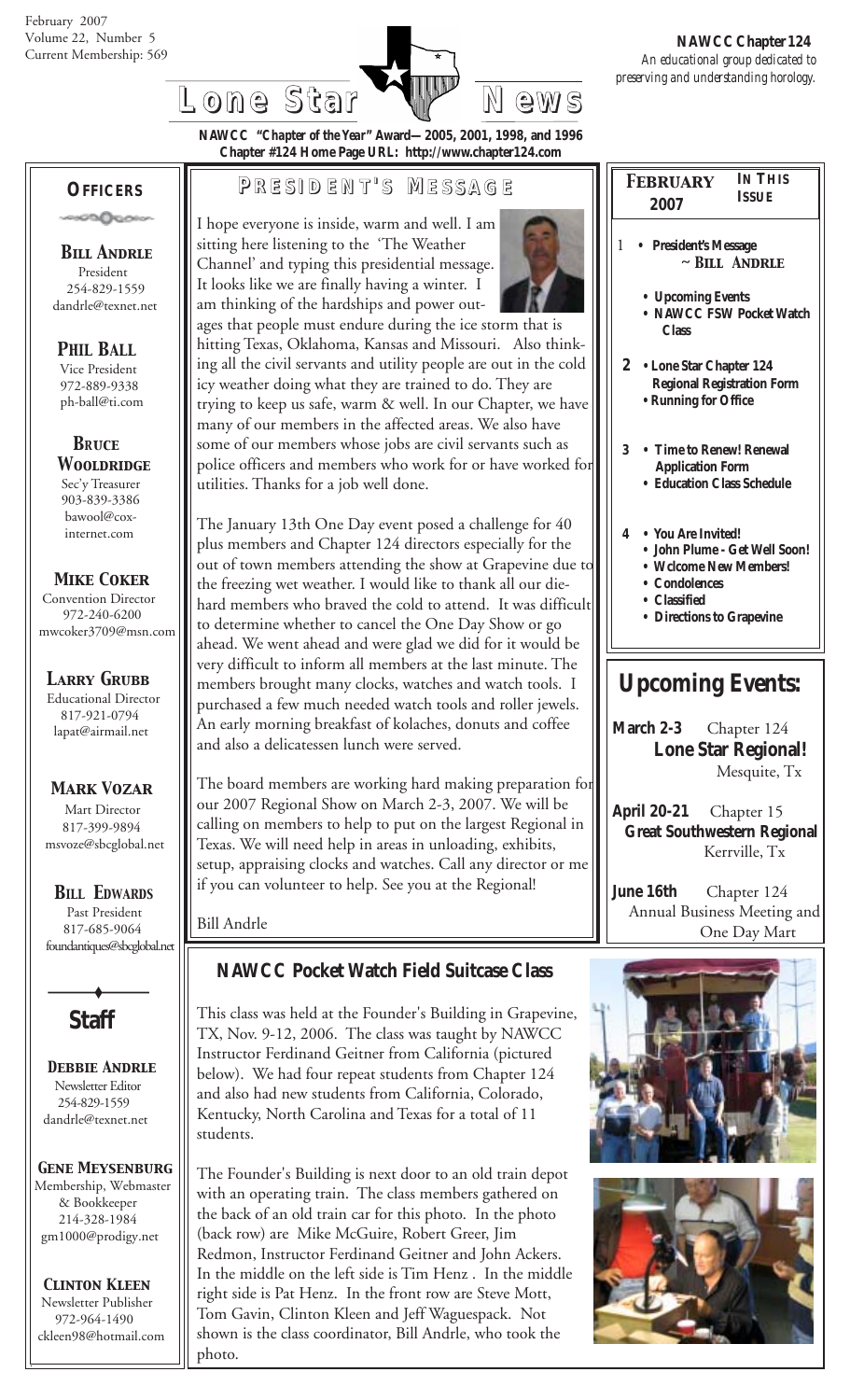

**Five State Collectors Chapter #80 San Jacinto Chapter # 139**

**Regional Highlights: Biggest Mart in TEXAS** (30K Sq Ft)**, Educationals**, **Workshops**, Full 8'x 2\_' Mart Tables, 24 Hour **Professional Security**, Free RV Parking, NO hookups . Same Fees as 2006! Lots of **Silent Auctions** and an **Appraisal Fair!**

> **Mesquite Hotel/Motels: Mention NAWCC for Special Rates!**

\* **Hampton Inn (on site)**- - 1 800-HAMPTON (special rate by Jan 28) single or

double \$82, suite \$119 **CALL BEFORE Jan 28!** (mention NAWCC for rate)

**\*** Holiday Inn Express---------1(972) 288-9900 (no special rate) 0.2 miles away

\* Super 8 Motel - - - - - - - - 1(972) 289-5481 (no special rate) 0.4 miles away \* Spanish Trails Inn - - - - - 1(972) 226-9800 (no special rate) 0.8 miles away

\* Marriott/Courtyard - - - - - 1(972) 681-3300 (no special rate) 4.0 miles away

8:00…Unloading and Setup Pre-Registration badge allows setup prior to registration 8:00…Registration 10:00…Mart and Exhibits Open 7:00…Mart and Exhibits Close **Saturday March 3, 2007** 7:00…Breakfast – **(Pre-registration Only)** 8:00…Registration 8:30…Mart and Exhibit Opens 3:00…Mart and Exhibit Closes 3:30…**SECURITY ENDS**

**NOTE: New extended Mart Hours!**

#### **For more information check our website www.chapter124.com**

#### **\* \* \*PRE-REGISTER NOW AND SAVE! \* \* \*** Registration at the door **\$25** both days**, \$12.50** Saturday Only

**For more information call Phil Ball at 214-564-5717 or email at ph-ball@ti.com**

Tables Reserved by Groups must be received in one envelope. All Pre-Registration received by February 16<sup>h</sup>, 2007 will be confirmed by mail and Refunds will be granted up to March 1<sup>s</sup>! Tables must be set-up and displayed in the Mart. Only Horological items may be Bought/Sold in Mart No Pets allowed in Mart except for guide dogs with visually impaired persons. Only Members of NAWCC, their spouse and their children under 18 will be admitted to the Mart. NAWCC Members and Officers are not responsible for any loss, damage, injury or tort during this Regional.

#### **NAWCC Regional Convention Rules will govern.**

**(PLEASE BLOCK PRINT ALL ENTRIES. FOR ADDITIONAL SPACE USE SEPARATE SHEET)**

|                                                                                                                                                                         |                                      | CITY ST         |                                          | ZIP FOR THE STATE OF THE STATE OF THE STATE OF THE STATE OF THE STATE OF THE STATE OF THE STATE OF THE STATE O |
|-------------------------------------------------------------------------------------------------------------------------------------------------------------------------|--------------------------------------|-----------------|------------------------------------------|----------------------------------------------------------------------------------------------------------------|
| (Include Member, Spouse and Children)                                                                                                                                   |                                      |                 |                                          |                                                                                                                |
| Mart Admission for NAWCC Members or Spouse for Pre-Registration - - - - - - _________<br>Mart Admission for Members Children under age 18 admitted free - - - - - - - - |                                      | <b>OUANTITY</b> | <b>PRICE</b><br>@ \$20.00 ea<br>- FREE - | <b>TOTAL</b><br>00.00                                                                                          |
|                                                                                                                                                                         |                                      |                 | @ \$35.00 ea                             |                                                                                                                |
|                                                                                                                                                                         | <b>Check No:</b>                     |                 |                                          | $Total =$                                                                                                      |
| Make Checks Payable to "LONE STAR CHAPTER 124": Mail to Phil Ball; 923 Berkeley Place, Richardson, TX 75081.                                                            | Payment in US Currency or Check Only |                 |                                          |                                                                                                                |

# **Chapter 124 Hosted Its First NAWCC FSW101 Introduction to Time and Strike Suitcase Class January 30, 2007**



Mike Dempsey, NAWCC's Chair of the FSW Program and the Education Committee, taught the FSW F101 – Introduction to Basic Time and Strike American Kitchen Clock Course to Chapter 124 and other NAWCC members January  $27<sup>th</sup>$  thru January  $30<sup>th</sup>$ ,  $2007$ . Mike has years of experience in clock repair and has been a member of the NAWCC for over 21 years. He is a Chapter 124 member running for National Director in February 2007 and is committed to expanding educational opportunities for all NAWCC members.

Also, running for office are Hugh Overton and John Hubby.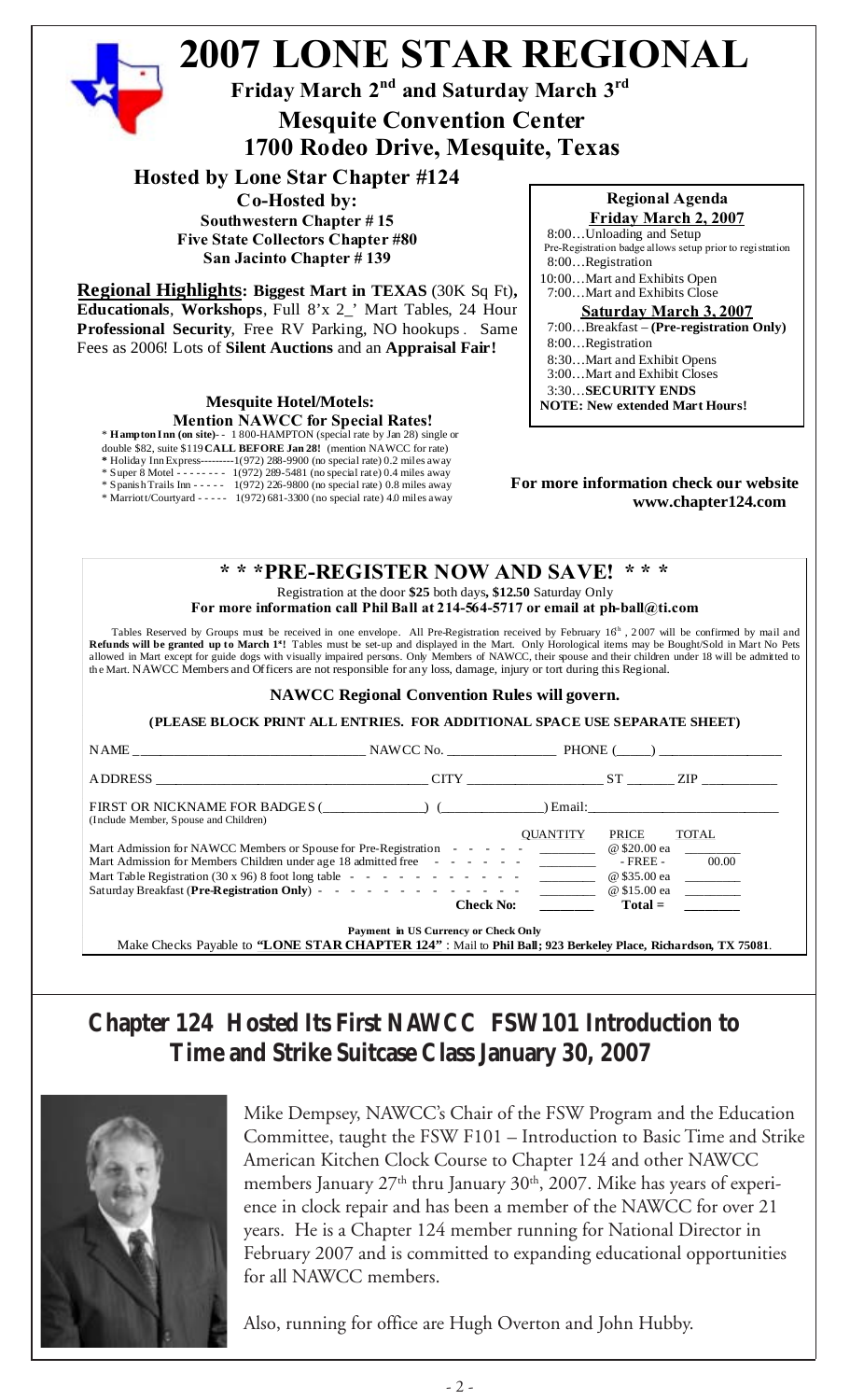|                                                                                                                                                                                                                                                                                                                                                                                                                                                                                                                                                                                         | APPLICATION/RENEWAL for LONE STAR CHAPTER 124, NAWCC                                                                                                 |             |                                                                                                                                                                    |                                                                         |
|-----------------------------------------------------------------------------------------------------------------------------------------------------------------------------------------------------------------------------------------------------------------------------------------------------------------------------------------------------------------------------------------------------------------------------------------------------------------------------------------------------------------------------------------------------------------------------------------|------------------------------------------------------------------------------------------------------------------------------------------------------|-------------|--------------------------------------------------------------------------------------------------------------------------------------------------------------------|-------------------------------------------------------------------------|
| Complete & send with applicable check made payable to LONE STAR CHAPTER #124<br>GENE MEYSENBURG GM1000@PRODIGY.NET, 11028 Creekmere, Dallas TX 75218<br>to                                                                                                                                                                                                                                                                                                                                                                                                                              | An educational group dedicated to preserving and understanding horology.                                                                             |             | $\Box$ New #124 Member<br>$\Box$ Renew my membership<br>Check appropriate box:                                                                                     | Dues are \$10 per year.<br>yrs $@$ \$10 =<br>Join/renew for 1 - 5 years |
| Please PRINT:                                                                                                                                                                                                                                                                                                                                                                                                                                                                                                                                                                           |                                                                                                                                                      |             | To join Chapter #124, you must be an NAWCC member, or have applied for NAWCC<br>membership. Have you applied for National membership, but haven't gotten a member- |                                                                         |
|                                                                                                                                                                                                                                                                                                                                                                                                                                                                                                                                                                                         | Mr__ Mrs___ Miss__ Ms__ (Please check appropriate blank.)                                                                                            |             | ship number? Check here __, [Date of your application/check to National                                                                                            |                                                                         |
|                                                                                                                                                                                                                                                                                                                                                                                                                                                                                                                                                                                         |                                                                                                                                                      |             |                                                                                                                                                                    |                                                                         |
|                                                                                                                                                                                                                                                                                                                                                                                                                                                                                                                                                                                         | STREET PHONE                                                                                                                                         |             |                                                                                                                                                                    |                                                                         |
|                                                                                                                                                                                                                                                                                                                                                                                                                                                                                                                                                                                         | $CITY$ $ZIP$ $ZIP$                                                                                                                                   |             |                                                                                                                                                                    |                                                                         |
| E-Mail:                                                                                                                                                                                                                                                                                                                                                                                                                                                                                                                                                                                 | <u> 1989 - Johann Stoff, deutscher Stoff, der Stoff, der Stoff, der Stoff, der Stoff, der Stoff, der Stoff, der S</u>                                |             |                                                                                                                                                                    |                                                                         |
|                                                                                                                                                                                                                                                                                                                                                                                                                                                                                                                                                                                         |                                                                                                                                                      |             |                                                                                                                                                                    |                                                                         |
|                                                                                                                                                                                                                                                                                                                                                                                                                                                                                                                                                                                         |                                                                                                                                                      |             |                                                                                                                                                                    | 02/07                                                                   |
| membership is current for 2007. The membership fee is \$10 per year for 1 to 5 years.<br>To renew your membership, all you have to do is fill out the above membership renewal form and mail it, along with a<br>check made out to "Lone Star Chapter 124", to Gene Meysenburg at the address on the form. If you have any questions<br>about the renewals, or about your membership, you may call Gene at 214-328-1984, or email him at gm1000@prodigy.net.<br>Your prompt cooperation in this renewal process helps save the Chapter postage and mailing expenses. Please do it now!. |                                                                                                                                                      |             |                                                                                                                                                                    |                                                                         |
|                                                                                                                                                                                                                                                                                                                                                                                                                                                                                                                                                                                         | <b>UPCOMING EDUCATION CLASSES</b>                                                                                                                    |             |                                                                                                                                                                    |                                                                         |
|                                                                                                                                                                                                                                                                                                                                                                                                                                                                                                                                                                                         | Location for Classes : Founder's Building, 701 S. Main, Grapevine, TX.<br>Check Chapter 124 Website @ www. chapter124.com for Any Changes or Updates |             |                                                                                                                                                                    |                                                                         |
| <b>CLASS</b>                                                                                                                                                                                                                                                                                                                                                                                                                                                                                                                                                                            | <b>DATE</b>                                                                                                                                          | <b>COST</b> |                                                                                                                                                                    | <b>INSTRUCTOR</b>                                                       |
| <b>Spring Barrel Clock</b><br><b>Repair 200</b>                                                                                                                                                                                                                                                                                                                                                                                                                                                                                                                                         | Febuary 3,4& 10,2007<br>9 AM to 5 PM                                                                                                                 | \$75.00     | Mark Vozar<br>817-399-9894                                                                                                                                         |                                                                         |
| <b>Westerm Union SWCC</b><br><b>Clock Repair</b>                                                                                                                                                                                                                                                                                                                                                                                                                                                                                                                                        | Febuary 3,4&10,11,2007<br>9 AM to 5 PM                                                                                                               | \$110.00    | 817-921-0794                                                                                                                                                       | Marybess Grisham/<br>Registrar Larry Grubb                              |
| Micro Lathe II /<br><b>Open Bench Workshop</b>                                                                                                                                                                                                                                                                                                                                                                                                                                                                                                                                          | February 17, 2007<br>9 AM to 5 PM                                                                                                                    | \$25.00     | 972-422-7813                                                                                                                                                       | Russ Aikins/Mark Vozar                                                  |

| <b>Westerm Union SWCC</b><br><b>Clock Repair</b> | Febuary 3,4&10,11,2007<br>9 AM to 5 PM                | \$110.00 | Marybess Grisham/<br>Registrar Larry Grubb<br>817-921-0794 |
|--------------------------------------------------|-------------------------------------------------------|----------|------------------------------------------------------------|
| Micro Lathe II /<br><b>Open Bench Workshop</b>   | February 17, 2007<br>9 AM to 5 PM                     | \$25.00  | Russ Aikins/Mark Voz<br>972-422-7813                       |
| Pocket Watch Workshop                            | March 17, 2007<br>9 AM to 5 PM                        | \$25.00  | <b>Bill Andrle</b><br>254-715-3820                         |
| <b>Chime Clock</b><br>Repair 300                 | April 28& 29, 2007<br>May 5 & 6, 2007<br>9 AM to 5 PM | \$100.00 | Phil Ball<br>972-889-9338                                  |
| <b>Open Bench Workshop</b>                       | May 5, 2007<br>9 AM to 5 PM                           | Free !!! | Mark Vozar<br>817-399-9894                                 |
| <b>NAWCC Field Suitcase F-200</b>                | May 26-29, 2007<br>9 AM to 5 PM                       | \$275.00 | Fred Tischler/<br>Registrar Mark Vozar<br>827-399-9894     |
| <b>Kitchen Clock</b><br>Repair 100               | June 23, 24& 30, 2007<br>July 1, 2007                 | \$100.00 | Mark Vozar<br>817-399-9894                                 |
|                                                  |                                                       |          |                                                            |